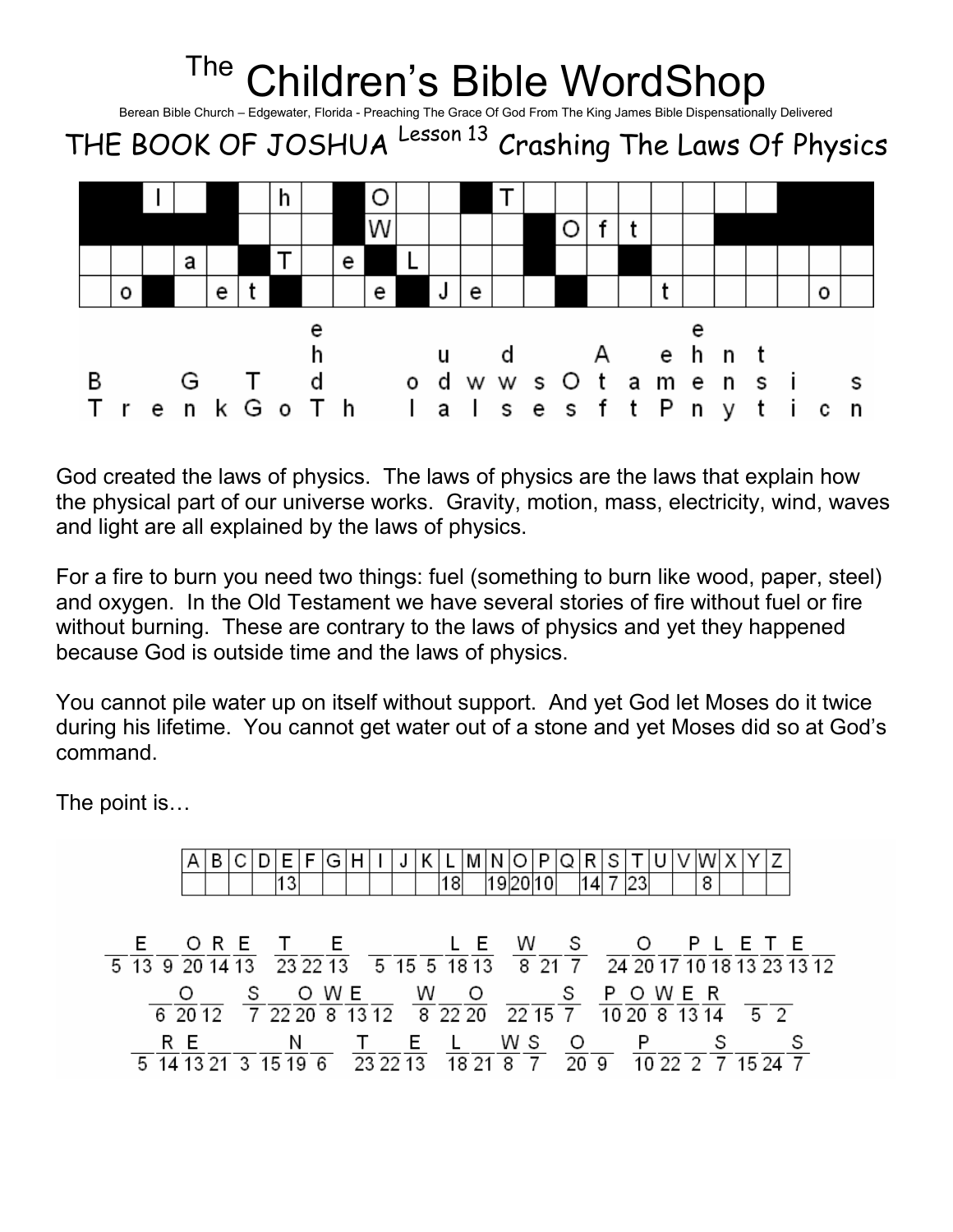P1 Remember from last week that the five kings of the plains under Adonizedek (add on eye z dek) attacked the Gibeonites because they made peace with Joshua and the children of Israel.

P2 These five kings were: Adonizedek king of Jerusalem, Hoham king of Hebron, Piram king of Jarmuth, Japhia king of Lachish, and Debir king of Eglon.

P3 The Gibeonites sent word to Joshua saying: Come help us.

P4 So Joshua and his mighty men of valor went to aid the Gibeonites and fought against the 5 kings.

P5 God himself got into the battle by sending huge hail stones from heaven against the 5 kings and their armies.



P6 But since the battle was so big and lasting so long it was going to get dark before the battle was finished.

P7 So we find God allowing Joshua to break the laws of physics by stopping time or the sun (whichever way you want to look at it) so he could finish the battle.

P8 What actually happened on that day no one today knows. God knows of course but he is not telling us yet. Many people have different ideas about what "could of happened" . Some are listed below.

## P9 What actually happened on Joshua's Long Day?

Suggested answers may be divided into three main categories:

# 1. Some form of refraction (bending) of the light from the sun and the moon. According to this view, God miraculously caused the sunlight and moonlight to continue in Canaan for 'about a whole day'. Supporters of this view point out that it was

light that Joshua needed, not a slowing of the Earth.

## P10 # 2. A wobble in the direction of the Earth's axis of rotation.

This involves a precession of the axis of the Earth, wobbling slowly so as to trace an 's'-shaped or circular path in the sky. Such an event could have made it appear to an observer that the sun and the moon were standing still, but need not have involved any actual slowing of the rotation of the Earth.

## P11 # 3. A slowing of the Earth's rotation.

According to this view, God caused the rotation of the Earth to slow down so that it made one full revolution in about 48 hours rather than 24. Simultaneously God stopped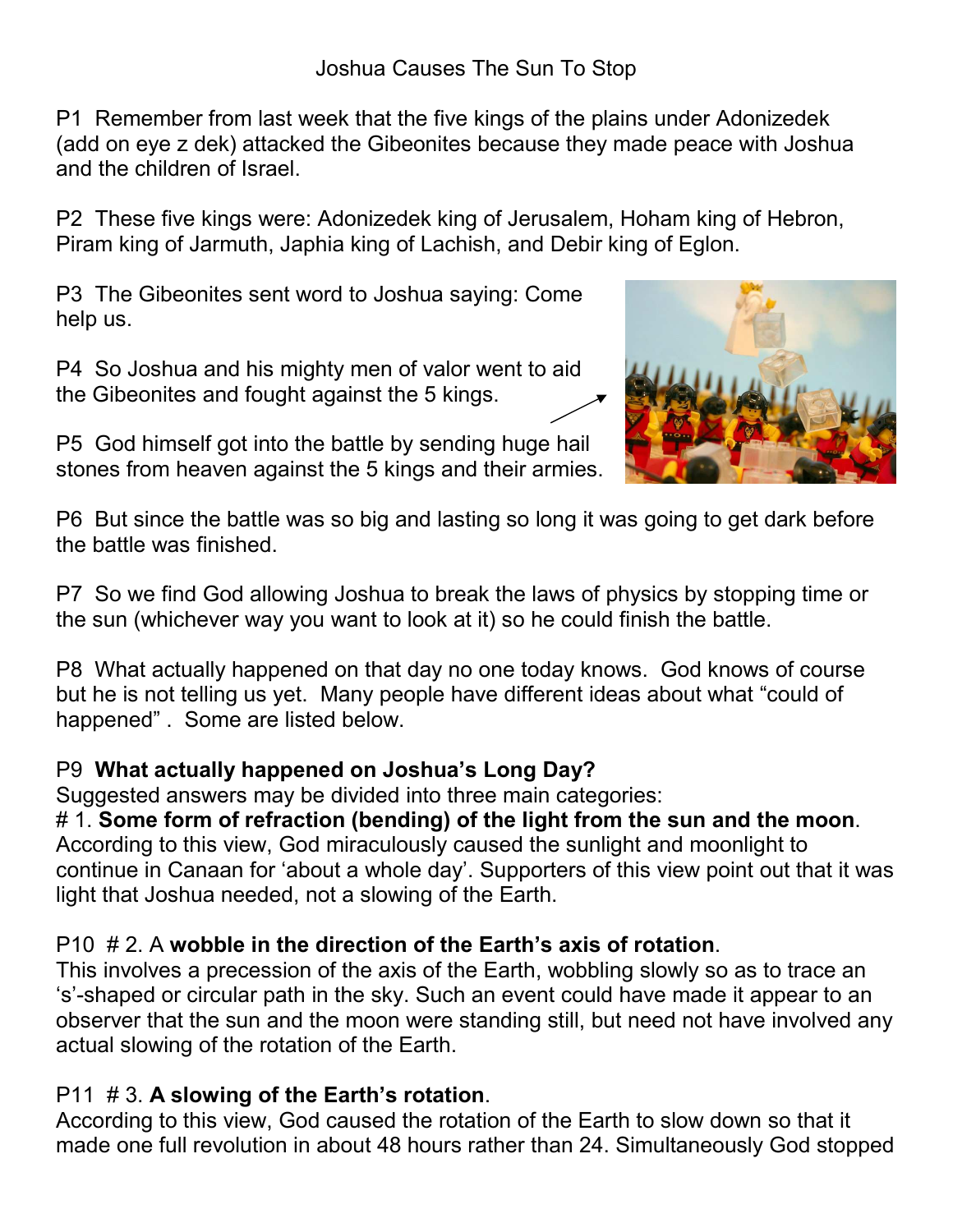the cataclysmic effects that would have naturally occurred, such as monstrous tidal waves. This scenario need only imply that God slowed the rotation of the atmosphere, oceans, and Earth simultaneously to prevent any tidal-wave effect, and any heat buildup inside the Earth due to friction from still-rotating liquid layers of the Earth's core. And after the long day was over, the whole process would need to start up again.

P12 It is certainly not impossible for God to have done all this because he is after all the creator.

P13 Lets look at the scripture now and finish our story.

P14 Josh 10:11 And it came to pass, as they fled from before Israel, and were in the going down to Bethhoron, that the LORD cast down great stones from heaven upon

them unto Azekah, and they died: they were more which died with hailstones than they whom the children of Israel slew with the sword.

P15 Josh 10:12 Then spake Joshua to the LORD in the day when the LORD delivered up the Amorites before the children of Israel, and he said in the sight of Israel, Sun, stand thou still upon Gibeon; and thou, Moon, in the valley of Ajalon.



P16 Josh 10:13 And the sun stood still, and the moon stayed, until the people had avenged themselves upon their enemies. Is not this written in the book of Jasher? So the sun stood still in the midst of heaven, and hasted not to go down about a whole day. - Remember this was at the end of the day so this means 48 not 24 hours.

P17 Josh 10:14 And there was no day like that before it or after it, that the LORD hearkened unto the voice of a man: for the LORD fought for Israel.

P18 The five kings ran away together and hid in a cave.

P19 Joshua sent men to put stones in front of the cave to keep them in until the armies had been defeated.

P20 After that the 5 kings were brought out and killed for their evil deeds.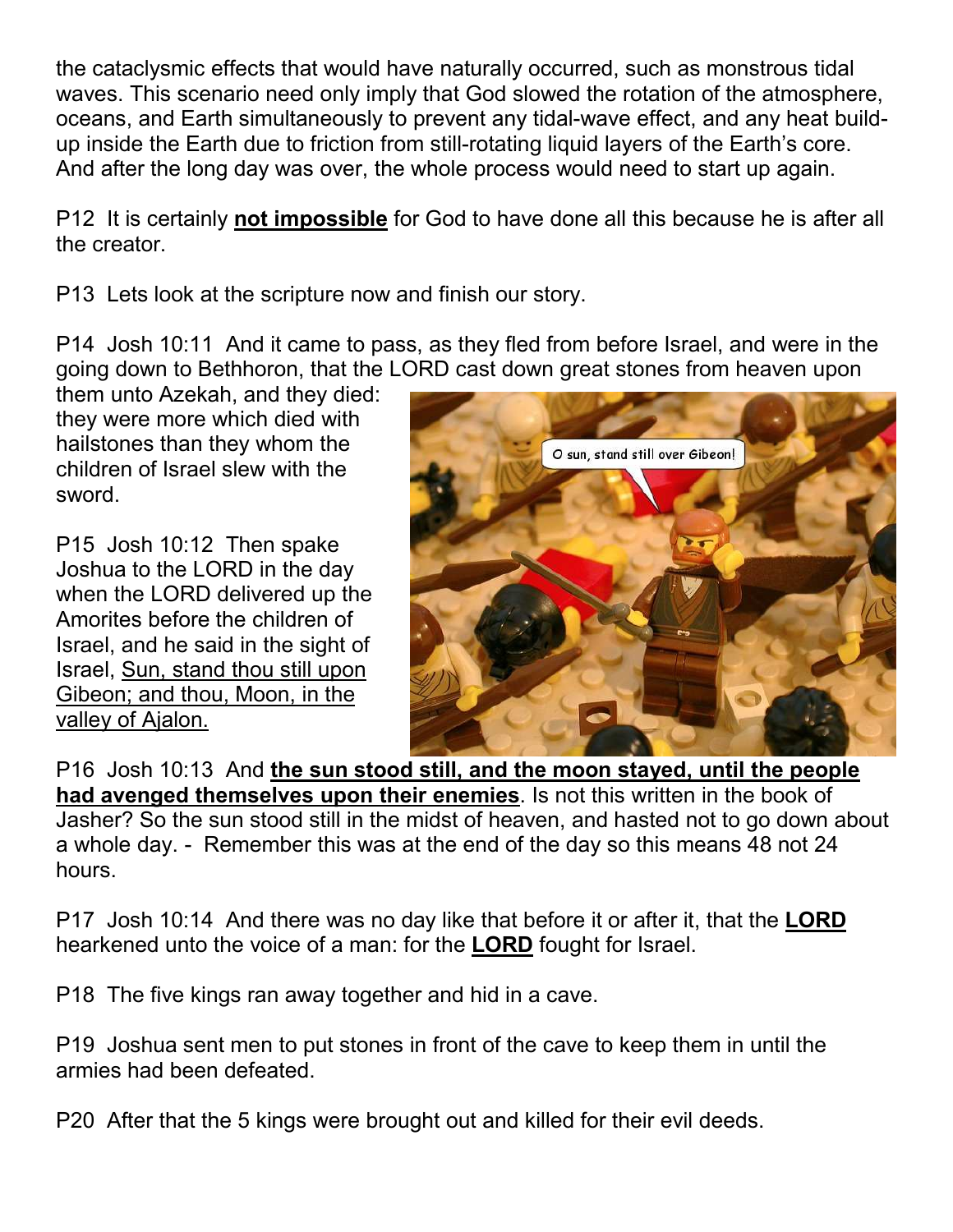## think >>Think >>>> THink >>>> THInk >>>> THINk >>>> "THINK"

1. Who created the laws of physics? Page 1

2. What do the laws of physics explain? Page 1

3. Can you name at least 3 times in the Old Testament where God broke the laws of physics? (from memory)

- •
- •
- 4. Who were the 5 kings of the plains? P2
	- •
	- •
	- •
	- •
	- •
- 5. How did God get into the battle? P5
- 6. What did God allow Joshua to do in P7?
- 7. How long was Joshua's long day? P16
- 8. What did the 5 kings do when they saw they were defeated? P18
- 9. What did Joshua command the sun and moon to do?
- 10. What did you learn today?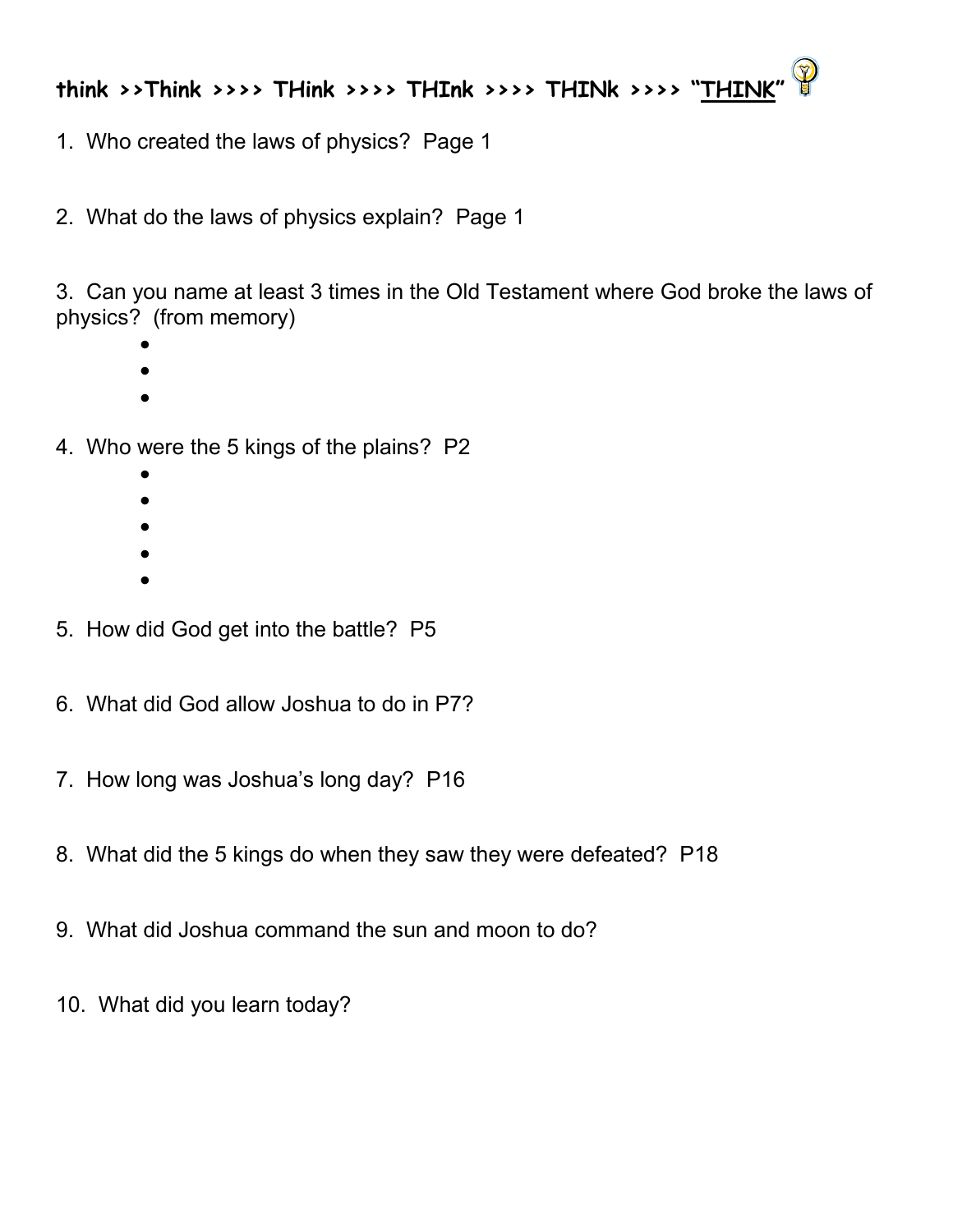